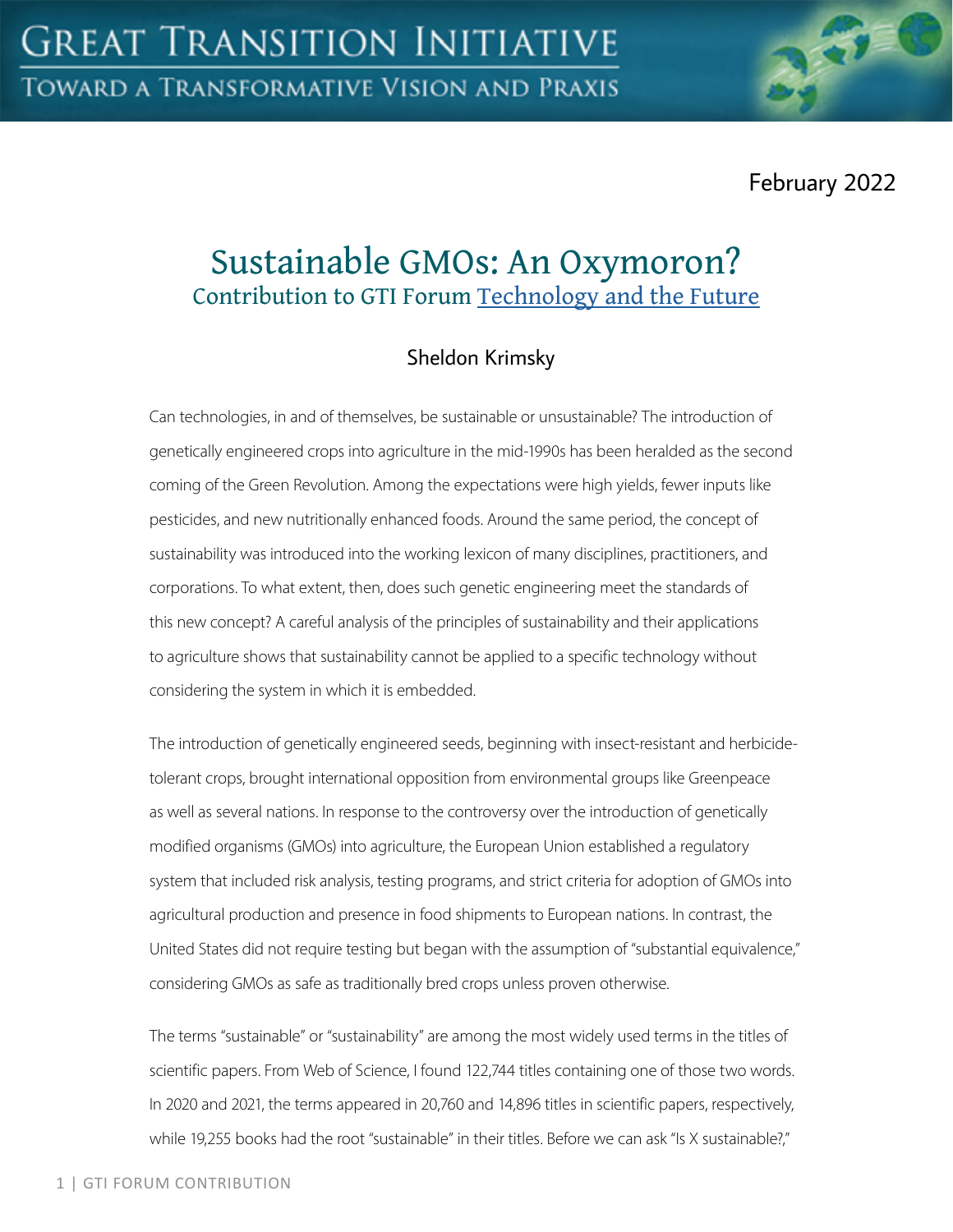where X is a product, system, or technology, we must be clear about what we mean when people use the term "sustainability."

The Brundtland Report, the culmination of the work of the World Commission on Environment and Development in 1987, referred to sustainable development as "development that meets the needs of the present without compromising the ability of future generations to meet their own needs." Specifically, with respect to sustainable agriculture, the report states that the rate of depletion of topsoil, fish stock, and forest resources should not exceed the rate of regeneration. The operative term is "regenerative agriculture," also referred to as "sustainable agriculture." When we ask whether the technology of genetically modified organisms (crops) supports agricultural sustainability, we shall refer to the protection of the agro-ecological system.

In Hawaii, papaya tree plantations were blighted by the papaya ringspot virus (PRV), which could not be controlled by pesticides or netting to stop its spread by the aphid vectors. A laboratory technique initially called "coat-protein gene-mediated transgenic resistance" was developed for papaya cells. Under the right conditions, plants can be sensitized with a coat protein of an invading pathogen, inducing an immune response against the invading pathogens. In some respects, it is akin to vaccination in mammals.

The GMO papaya has been widely heralded as a success, which can be adapted to any sized farm. Its use mitigates against the use of insecticides and other environmentally damaging methods to destroy the aphids carrying the virus.

The GMO papaya is already in use, but there are also potential applications of transgenic crops that show a favorable approach to sustainability, such as the genetic modification of bacteria and plants to extend nitrogen fixation to new plants. The massive application of inorganic nitrogen fertilizers in agriculture is a well-documented environmental contaminant. The fertilizers drift away from agricultural fields leaching into lakes, rivers, streams, and aquifers, creating eutrophication. The excessive nitrogen sources, providing a richness of nutrients in bodies of water, frequently causes a dense growth of plant life and results in the death of animal life from lack of oxygen.

One of the earliest projects for the new biotechnology industry during the last quarter of the twentieth century was the transformation of plants that cannot naturally fix nitrogen into nitrogen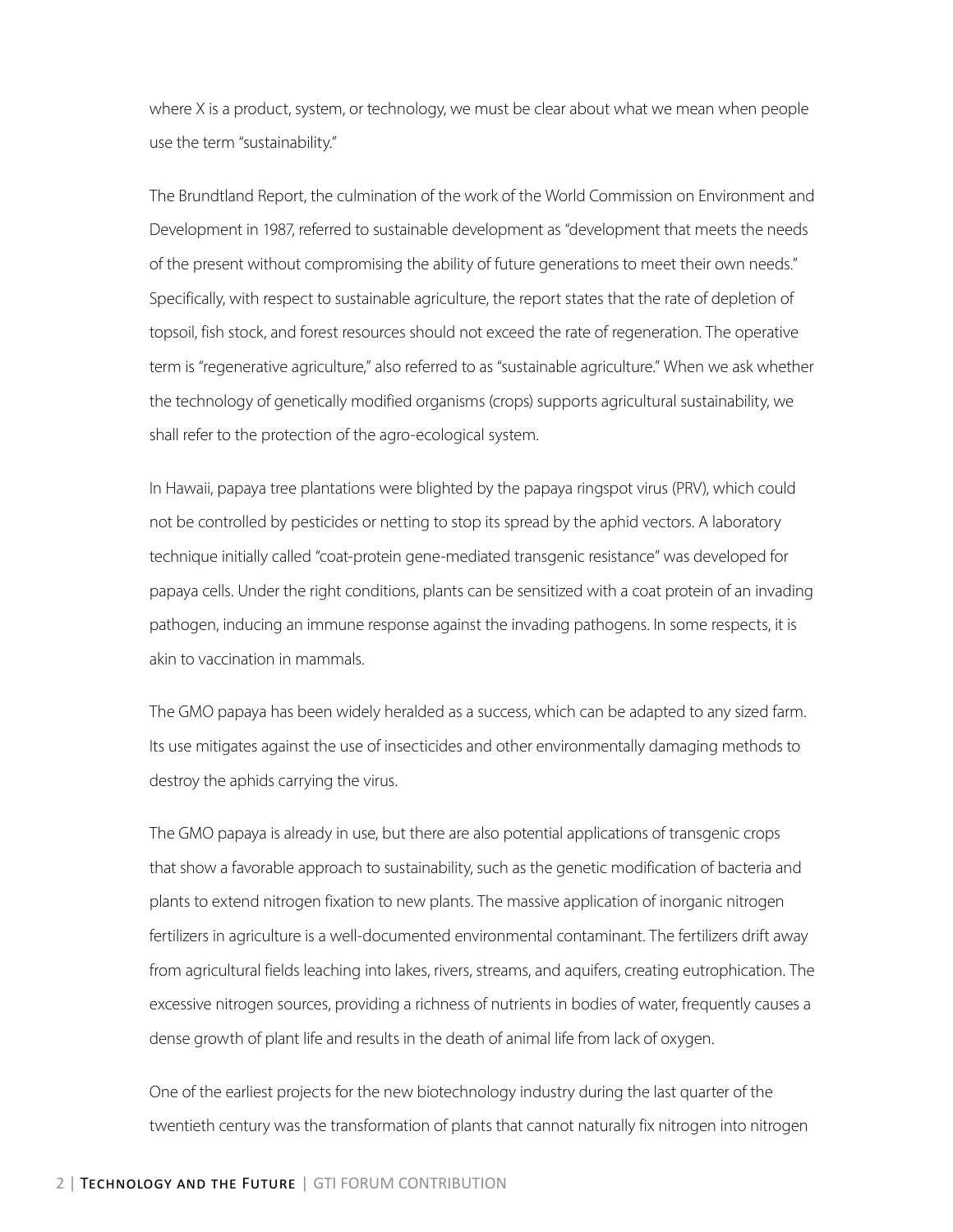fixers. This involved genetically modifying bacteria that are symbiotic to these plants with nitrogen fixation genes or genetically modifying the plants with such genes. While creating new plants with nitrogen-fixing properties would contribute to sustainable agriculture, doing so has faced many obstacles.

Other new positive social applications of GMOs enhance nutrition without causing any detriment to the environment; take, for example, Golden Rice. The rice genome was genetically modified to contain a precursor to vitamin A, which the body can turn into the vitamin. As blindness is common in vitamin A-scarce communities, this product could help reduce the worldwide prevalence of child blindness, and in 2019 it was approved for use as human food in the Philippines. The American Society of Human Nutrition reported that a cup of Golden Rice consumed daily could provide 50 percent of the Recommended Daily Allowance for vitamin A.

However, other GMO crops do not meet the criteria for sustainability. One of the earliest GMOs to enter commercial markets were herbicide-tolerant crops. The premise behind their development was that they would resist any damage from spraying herbicides, which could then be used to eliminate weedy competitors of the crops. Glyphosate-based herbicides (GBH) have proven to be highly controversial. In 2015 the International Agency for Research on Cancer (IARC), an independent research arm of the World Health Organization, issued a [report](https://www.iarc.who.int/featured-news/media-centre-iarc-news-glyphosate/) that glyphosate is a probable human carcinogen. Other studies have found GBH deleterious to many species, including butterflies, quails, and frogs.

Given the extensive environmental impacts of GBH and its suspected effects on humans, this class of herbicides does not meet the standards of agricultural sustainability. Thus, the system in which GBH is embedded and with which it is co-dependent, namely, GMO transgenic crops, cannot be sustainable.

The prospects of genetically engineering plants with insecticidal proteins provided another approach to the management of insects. It has been estimated that 37 percent of what is planted is lost from insect herbivores. In the mid-1970s, scientists discovered a plasmid (circular piece of DNA) in the bacterium *Bacillus thuringiensis* (Bt), which encodes crystalline proteins that are toxic to specific insects.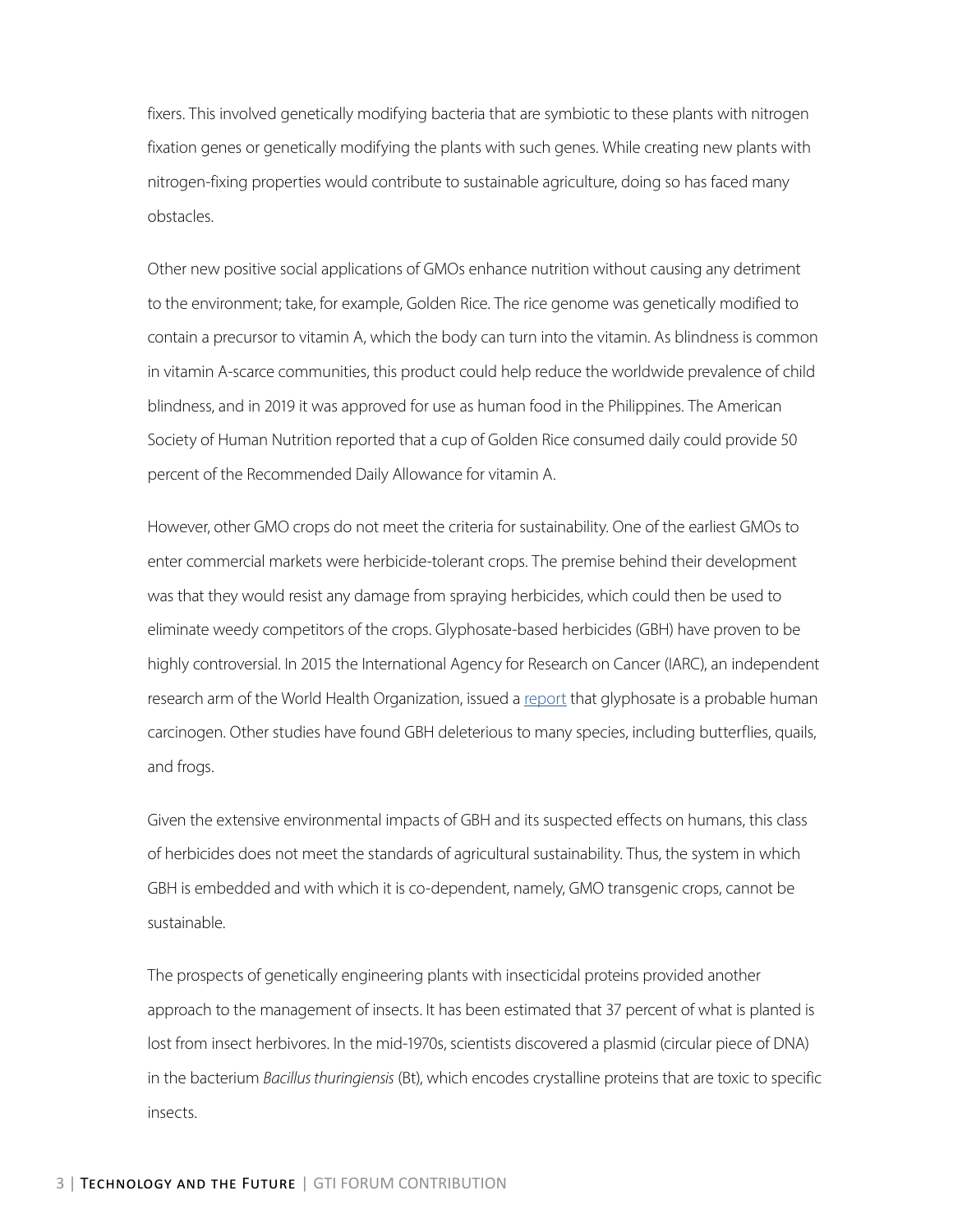Natural forms of Bt have been used by farmers since the 1920s and were approved in the form of granules or as a liquid under the organic standards as a natural microbial pest control agent. The terms "Bt-transgenic crops" refers to those that had the insecticidal properties of Bt built into the genome of the plant. The first approved Bt crops were introduced into commercial agriculture in 1995 and included potatoes, corn, and cotton, and Bt has since been expanded to many other crops.

The prospect that Bt transgenic crops would substitute for billions of pounds of chemical insecticides that are sprayed promiscuously on farmland leaching into waterways made these GMO crops a prospect for sustainable agriculture. However, several problems arose from the extensive use of Bt crops. First, insects became resistant to them. Once the insects became resistant to Bt crops, farmers had to either use chemical pesticides or accept crops that had more than one toxic protein. Thus, plants had to be genetically modified to contain a pyramid of toxic proteins, imposing additional risks on the crops and the environment. Many of the early gains of reduced insecticide use had diminished. Secondly, organic farmers, who used Bt sparingly at the times that insects were invading their crops could no longer use the pesticide because of the rise of Bt-resistant insects.

Sustainable agriculture is not premised on a particular crop of set of crops, but rather on an integrated ecological system. A GMO crop cannot be assessed for its sustainability by itself without considering the system in which it is embedded. While a single crop or procedure cannot turn a non-sustainable agricultural system into a sustainable one, it can turn a sustainable system into a non-sustainable one. The ethics behind sustainability is fundamentally in the selection of a system, where all the parts fit together to preserve the ecology for future generations.